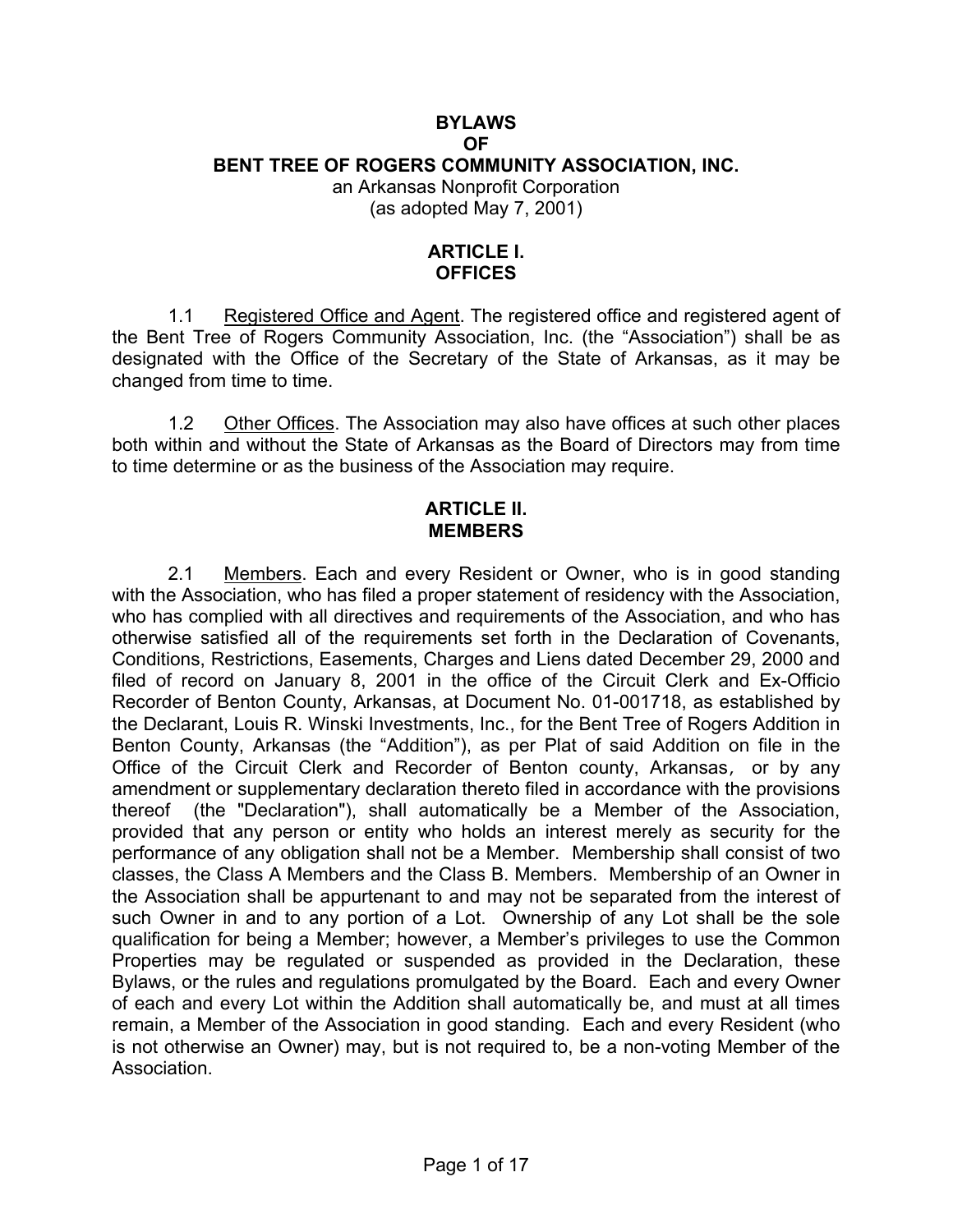2.2 Voting Rights. The voting rights of the Members of the Association shall be as set forth in Article III of the Declaration.

2.3 Transfers of Membership Interests. The membership of an Owner may not be severed from or in any way transferred, pledged, mortgaged or alienated except upon the sale, assignment or transfer of such Owner's interest in all or any part of such Owner's Lot and then only to the purchaser, assignee or transferee as the new Owner of the Lot in question. Each Owner shall notify the Association of any transfer or assignment of the fee title to his/her/its Lot. Such transfer shall automatically operate to transfer the membership to the new Owner thereof.

## **ARTICLE III. MEETINGS OF MEMBERS**

3.1 Annual Meeting. An annual meeting of the Members shall be held on the second Tuesday in the month of January in each year at such time and place as the Board of Directors may determine, for the purpose of electing Directors and for the transaction of such other business as may come before the meeting; provided, however, that the Board of Directors may establish a different day in the month of January and time for the annual meeting. If the second Tuesday in the month of January shall be a legal holiday in the State of Arkansas and if the Board of Directors has not established a different day for the annual meeting, then the annual meeting shall be held on the next succeeding business day. If the election of Directors shall not be held on the day designated herein for any annual meeting, or at any adjournment thereof, the Board of Directors shall cause the election to be held at a special meeting of the Members as soon thereafter as conveniently may be.

3.2 Special Meetings. Special meetings of the Members may be called by the President, a Member of the Board of Directors, or the Members holding at least five percent (5%) of the voting power of the Association upon their signing, dating and delivering to any officer of the Association one (1) or more written demands for such meeting describing the purpose or purposes for which it is to be held. The close of business on the  $30<sup>th</sup>$  day before delivery of the demand or demands for a special meeting to any officer of the Association is the record date for the purposes of determining whether the five percent (5%) requirement herein has been met. In the event that notice of a special meeting demanded by the Members holding five percent (5%) of the voting power of the Association is not given within 30 days after the date the written demand or demands are delivered to the officer of the Association, any Member signing the demand or demands may set the time and place of the meeting and give the notice pursuant to the notice provisions set forth in these Bylaws.

3.3 Place of Meeting. The Board of Directors may designate any place, either within or without the State of Arkansas as the place of meeting for any annual meeting or for any special meeting called by the Board of Directors. If no designation is made or if a special meeting be otherwise called, the place of meeting shall be the registered office of the Association in the State of Arkansas; but if all the Members shall meet at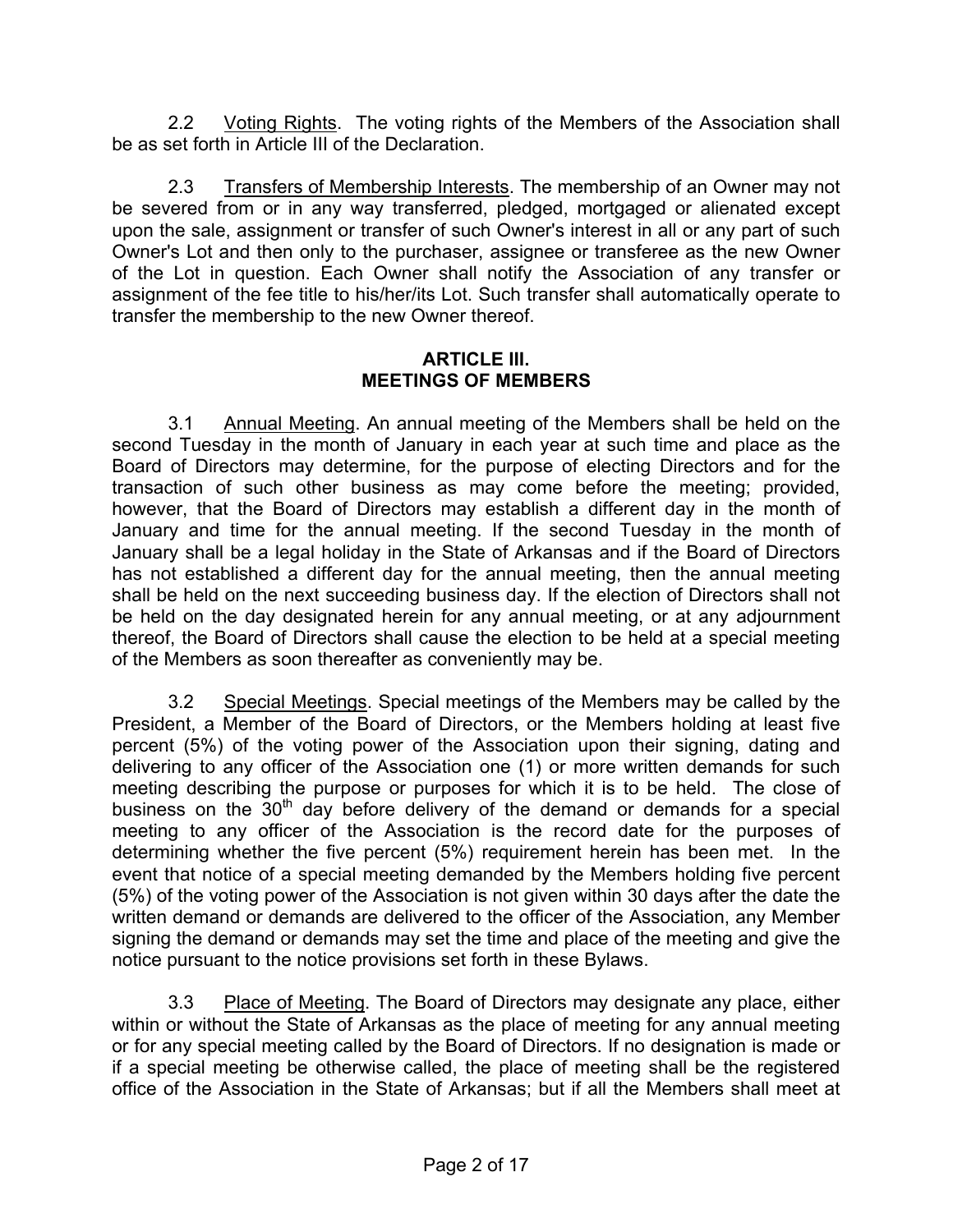any time and place, either within or without the State of Arkansas, and consent to the holding of a meeting, such meeting shall be valid without call or notice, and at such meeting any corporate action may be taken.

3.4 Notice of Meetings. Written or printed notice stating the place, day and hour of any meeting of Members shall be delivered, either personally, by facsimile transmission or by mail, to each Member entitled to vote at such meeting, not less than ten (10) (or if notice is mailed by other than first class or registered mail, thirty (30)) nor more than sixty (60) days before the date of such meeting, by or at the direction of the President or the Secretary, or the officers or persons calling the meeting. In case of a special meeting or when required by statute or by these Bylaws, the purpose or purposes for which the meeting is called shall be stated in the notice. If mailed, the notice of a meeting shall be deemed to be delivered when deposited in the United States mail addressed to the Member at his address as it appears on the records of the Association, with postage thereon prepaid. If sent by facsimile, the notice of the meeting shall be deemed delivered upon successful transmission of such facsimile. Any Member may waive notice of any meeting. Such waiver must be in writing, signed by the Member entitled to the notice, and delivered to the Association for inclusion in the minutes or filing with the Association's records. The attendance of a Member at any meeting shall constitute a waiver of notice of such meeting, except where a Member attends a meeting for the express purpose of objecting to the transaction of any business because the meeting is not lawfully convened or called. Such objection must be made at the beginning of any such meeting.

3.5 Record Dates. The Board of Directors may establish a record date for determining the Members entitled to notice of a meeting and entitled to vote or exercise any other lawful rights at the meeting. If the Board of Directors does not establish a record date (a) Members at the close of business on the business day preceding the date on which notice is given are entitled to notice of the meeting and (b) Members on the date of the meeting who are otherwise eligible to vote shall be entitled to vote at the meeting. A record date established by the Board of Director may not be more than seventy (70) days before the date of the meeting. A determination of Members entitled to notice of or to vote at a meeting of the Members shall be effective for any adjournment of the meeting unless the Board fixes a new record date. The Board must fix a new record date if the meeting is adjourned to a date more than seventy (70) days after the original record date for the meeting.

3.6 Informal Action by Members. Any action required by law to be taken at a meeting of the Members, or any action which may be taken at a meeting of Members, may be taken without a meeting if one (1) or more consents in writing, setting forth the action so taken, shall be signed by those Members representing at least eighty percent (80%) of the voting power of the Association, and delivered to the Association for inclusion in the minutes or for filing with the Association's records. The record date for determining Members entitled to take action without a meeting is the date the first Member signs the consent referred to herein. The Association shall provide written notice of Member approval pursuant to this Section, to all Members who have not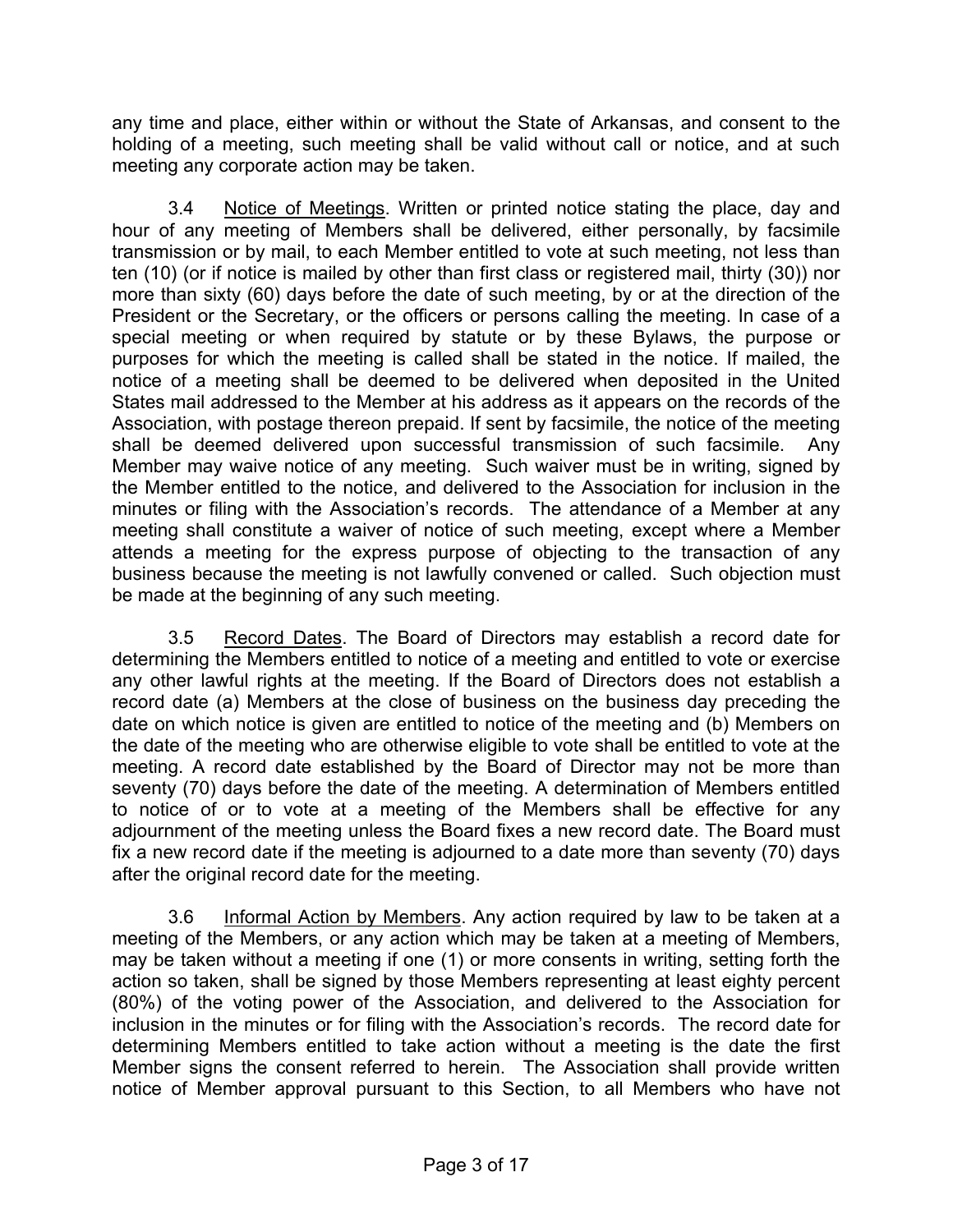signed the written consent referred to herein. If written notice is required, Member approval pursuant to this Section shall be effective ten (10) days after such written notice is given.

3.7 Quorum. The Members holding one-half of the total eligible votes which may be cast at any meeting shall constitute a quorum at such meeting. If a quorum is not present at any meeting of Members, a majority of the Members present may adjourn the meeting from time to time without further notice.

3.8 Majority Vote. When a quorum is present at any meeting, the vote of the Members holding a majority of all votes held by the Members, present in person or represented by proxy at the meeting, shall decide all matters brought before the meeting, unless the matter is one which, by express provision of law or the Declaration or the Articles of Incorporation or Bylaws, a different vote is required, in which case such express provision shall govern and control the decision of such matter.

3.9 Proxies. At any meeting of Members, a Member entitled to vote may vote by proxy executed in writing by the Member or by his duly authorized attorney-in-fact. No proxy shall be valid after eleven months from the date of its execution, unless otherwise provided in the proxy.

#### **ARTICLE IV. DIRECTORS**

4.1 General Powers. The affairs of the Association shall be managed by its Board of Directors. The Directors need not be Members of the Association. All the corporate powers, except as otherwise provided by law or the Articles of Incorporation or Bylaws of the Association, or as limited by the Declaration, shall be vested in and exercised by the Board of Directors.

4.2 Number, Election, Tenure and Qualifications. The number, election, tenure and qualifications of the Directors of the Association shall be as specified in Article IV of the Declaration. Directors shall be elected by plurality of the votes cast by the Members of the Association entitled to vote in the election of Directors present, in person or by proxy, at a meeting of the Members at which a quorum is present. Cumulative voting shall not be permitted. Each Director shall hold office until his successor shall have been elected and qualified. Any Director may resign at any time by giving written notice of such resignation to the Board of Directors of the Association. The resignation shall be effective when the notice is effective, unless said notice specifies a later effective date.

4.3 Regular Meetings. A regular annual meeting of the Board of Directors shall be held without other notice than this bylaw, immediately after, and at the same place as, the annual meeting of Members. The Board of Directors may provide by resolution the time and place, either within or without the State of Arkansas, for the holding of additional regular meetings of the Board without other notice than such resolution.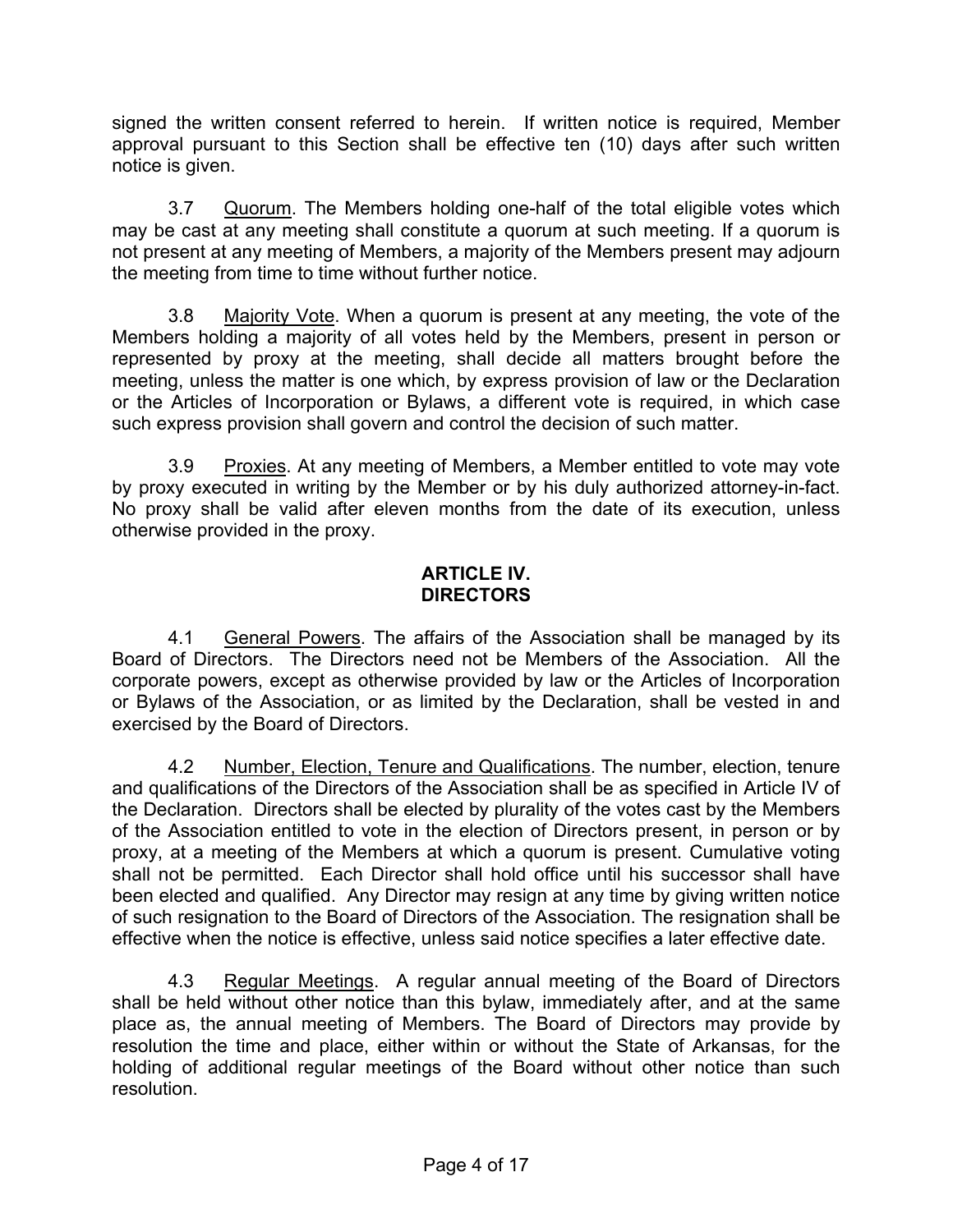4.4 Special Meetings. Special meetings of the Board of Directors may be called by or at the request of the President, the Chairman of the Board of Directors, or a majority of the Board of Directors. The person or persons authorized to call special meetings of the Board may fix any place, either within or without the State of Arkansas, as the place for holding any special meeting of the Board called by them.

4.5 Notice. Notice of any special meeting of the Board of Directors shall state the date, time and place of said meeting, and shall be given at least two (2) days before such meeting by written notice delivered personally or sent by mail or facsimile to each Director at the address of such Director as shown by the records of the Association. If mailed, such notice shall be deemed to be delivered when deposited in the United States mail in a sealed envelope so addressed, with postage thereon prepaid. If notice is given by facsimile, such notice shall be deemed to be delivered upon successful transmission of the facsimile. A copy of any notice sent to the Board of Directors by facsimile must also be sent to each Director on the same business day by mail or by personal delivery. Any Director may waive notice of any meeting. The attendance of a Director at any meeting shall constitute a waiver of notice of such meeting except where a Director attends a meeting for the express purpose of objecting to the transaction of any business because the meeting is not lawfully convened or called. Neither the business to be transacted at, nor the purpose of, any regular or special meeting of the Board need be specified in the notice or waiver of notice of such meeting, unless specifically required by law or by these Bylaws. Members of the Board of Directors may participate in such meetings by means of conference telephone or similar communications equipment by reason of which all persons participating in the meeting can hear each other and participation in a meeting in such manner shall constitute presence in person at such meeting except where a Director so participates in the meeting for the express purpose of objecting to the transaction of any business on the ground that the meeting is not lawfully called or convened.

4.6 Quorum. A majority of the Board of Directors shall constitute a quorum for the transaction of business at any meeting of the Board; but if less than a majority of the Directors are present at any meeting, a majority of the Directors present may adjourn the meeting from time to time without further notice.

4.7 Manner of Acting. The act of a majority of the Directors present in person at a meeting at which a quorum is present shall be the act of the Board of Directors, unless the act of a greater number is required by law or by these Bylaws.

4.8 Vacancies. Any vacancy occurring in the Board of Directors shall be filled by the Board of Directors even if the remaining Directors constitute less than a quorum; provided, however, that in the event of a vacancy a Director elected to fill a vacancy shall be elected for the unexpired term of his predecessor in office. Any Directorship to be filled by reason of any increase in the number of Directors shall be filled by election at an annual meeting or at a special meeting of the Members called for that purpose. In the event of a resignation with a notice specifying a later effective date, the Board may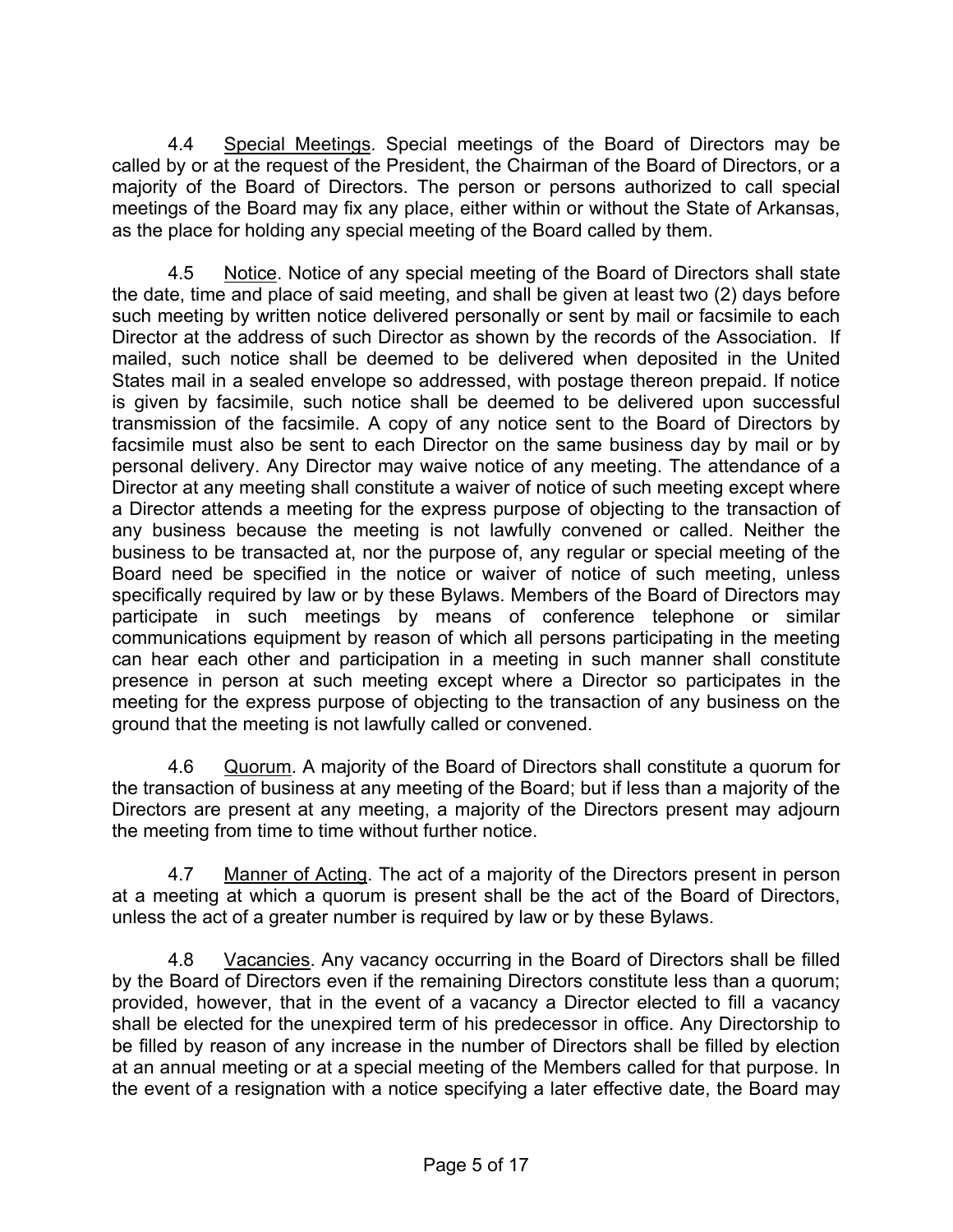fill the pending vacancy prior to the effective date so long as it specifies that the successor shall not take office until the effective date.

4.9 Compensation. Directors as such shall not receive any stated salaries for their services, but, by resolution of the Board of Directors, a fixed sum and expenses of attendance, if any, may be allowed for attendance at each regular or special meeting of the Board; but nothing herein contained shall be construed to preclude any Director from serving the Association in any other capacity and receiving compensation therefor.

4.10 Informal Action by Directors. Any action required by law to be taken at a meeting of Directors, or any action which may be taken at a meeting of Directors, may be taken without a meeting if the action is taken by all Members of the Board and evidenced by a consent in writing, setting forth the action so taken, signed by all of the Directors. The written consent shall be filed with and included in the minutes filed with the corporate records of the Association. Any action so taken shall be effective when the last Director has signed such a consent, unless a different effective date is specified.

#### **ARTICLE V. OFFICERS**

5.1 Officers. The officers of the Association shall be a President, one or more Vice Presidents (the number thereof to be determined by the Board of Directors), a Secretary, a Treasurer, and such other officers as may be elected in accordance with the provisions of this Article. The Board of Directors may elect or appoint such other officers, including one or more Assistant Secretaries and one or more Assistant Treasurers, as it shall deem desirable, such officers to have the authority and perform the duties prescribed, from time to time, by the Board of Directors. Any two or more offices may be held by the same person, except the offices of President and Secretary.

5.2 Election and Term of Office. The officers of the Association shall be elected annually by the Board of Directors at the regular annual meeting of the Board of Directors. If the election of officers shall not be held at such meeting, such election shall be held as soon thereafter as convenient. New offices may be created and filled at any meeting of the Board of Directors. Each officer shall hold office until his successor shall have been duly elected and shall have qualified.

5.3 Removal. Any officer elected or appointed by the Board of Directors may be removed by the Board of Directors at any time, with or without case, whenever in its judgment the best interests of the Association would be served thereby, but such removal shall be without prejudice to the contract rights, if any, of the officer so removed. Election or appointment of an officer shall not, of itself, create any contract rights.

5.4 Resignation. Any officer may resign as any time by delivering a written notice of resignation to the Association. The resignation is effective when the notice is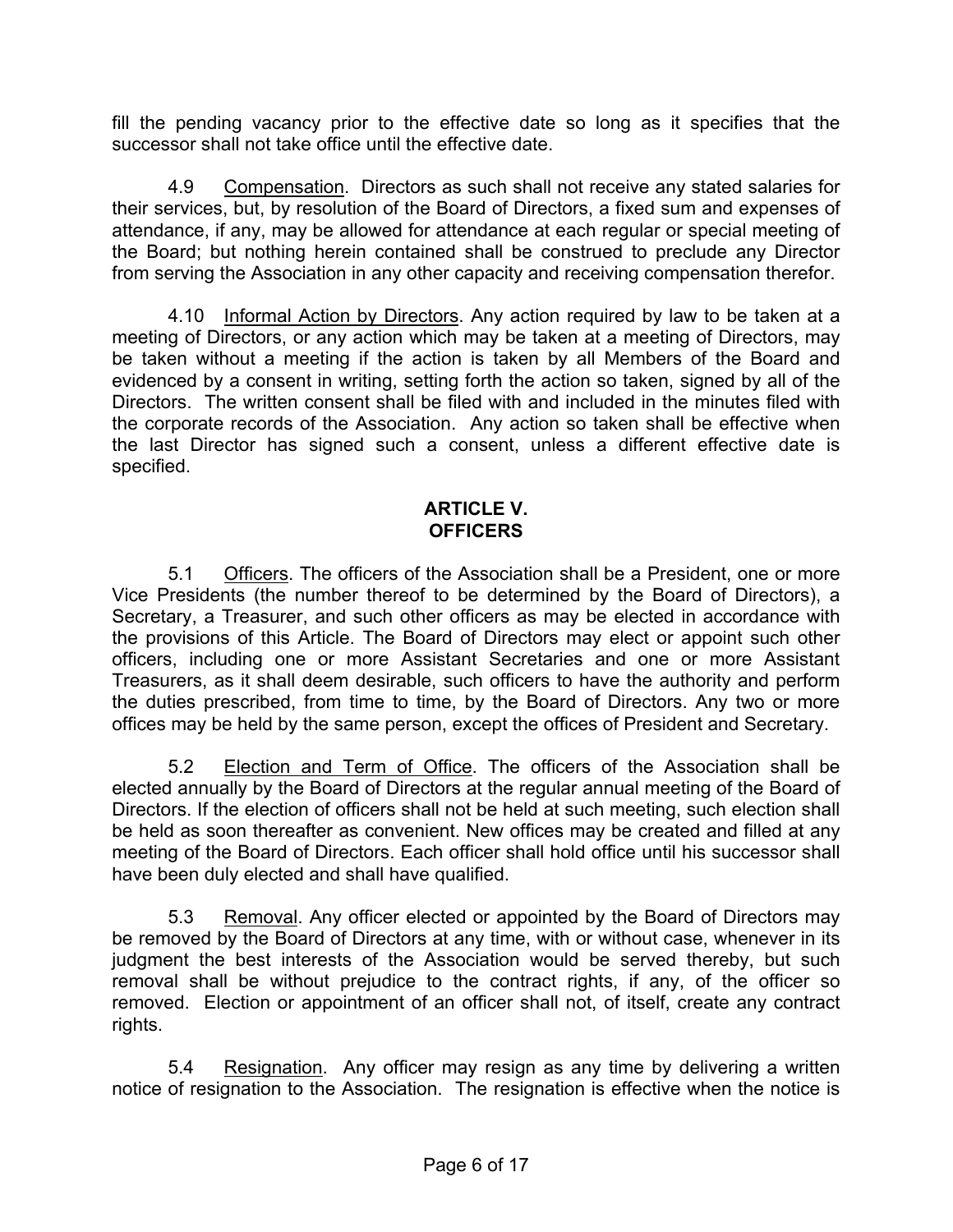effective, unless the notice specifies a future effective date. If a written resignation specifies a future effective date, and the Association accepts the future effective date, the Board of Directors may fill the pending vacancy before the effective date, so long as the Board provides that the successor shall not take office until the effective date.

5.5 Vacancies. A vacancy in any office because of death, resignation, removal, disqualification or otherwise, may be filled by the Board of Directors for the unexpired portion of the term.

5.6 President. The President shall be the principal executive officer of the Association and shall in general supervise, manage and control all of the business and affairs of the Association. He shall preside at all meetings of the Members and, if the Chairman of the Board is absent, of the Board of Directors. He may sign, with or without the Secretary or any other proper officer of the Association authorized by the Board of Directors, any deeds, mortgages, bonds, contracts or other instruments which the Board of Directors has authorized to be executed, except in cases where the signing and execution thereof shall be expressly delegated by the Board of Directors or by these Bylaws or by statute to some other officer or agent of the Association. Additionally, he shall see that all orders and resolutions of the Board of Directors are carried into effect. In general, he shall perform all duties incident to the office of President and such other duties as may be prescribed by the Board of Directors from time to time.

5.7 Vice President. In the absence of the President or in the event of his inability or refusal to act, the Vice President (or in the event there be more than one Vice President, the Vice Presidents in the order of their election) shall perform the duties of the President, and when so acting shall have all the powers of and be subject to all the restrictions upon the President. Any Vice President shall perform such other duties as from time to time may be assigned to him by the President or by the Board of Directors.

5.8 Treasurer. The Treasurer shall have charge and custody of and be responsible for all funds and securities of the Association; receive and give receipts for moneys due and payable to the Association from any source whatsoever, and deposit all such moneys in the name of the Association in such banks, trust companies or other depositories as shall be selected by the Board of Directors. He shall keep full and accurate records and accounts of all receipts and disbursements of the Association; disburse funds of the Association as ordered by the Board of Directors, and prepare financial statements as directed by the Board of Directors. In general, he shall perform all the duties incident to the office of Treasurer and such other duties as from time to time may be assigned to him by the President or by the Board of Directors. If required by the Board of Directors, the Treasurer shall give a bond for the faithful discharge of his duties in such sum and with such surety or sureties as the Board of Directors shall determine.

5.9 Secretary. The Secretary shall attend and keep the minutes of the meetings of the Members and of the Board of Directors in one or more books provided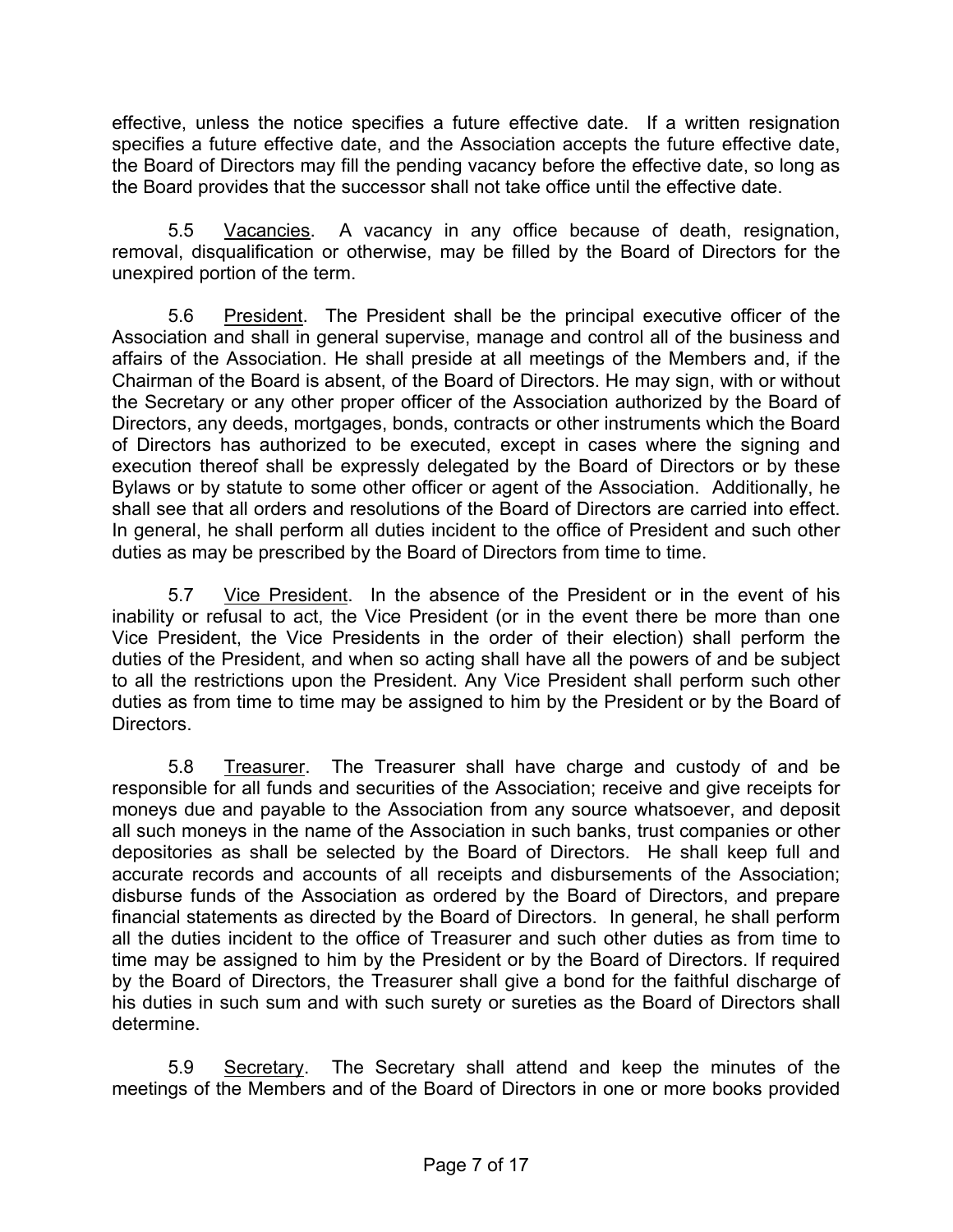for that purpose, record all votes/actions of such meetings, see that all notices are duly given in accordance with the provisions of these Bylaws or as required by law, be custodian of the Corporate records and of the seal of the Association and see that the seal of the Association is affixed to all documents as necessary, the execution of which on behalf of the Association under its seal is duly authorized in accordance with the provisions of these Bylaws; keep a register of the post office address of each Member which shall be furnished to the Secretary by such Member; and in general perform all duties incident to the office of Secretary and such other duties as from time to time may be assigned to him by the President or by the Board of Directors.

## **ARTICLE VI. COMMITTEES**

6.1 Residential Architectural Review Committee. The Association shall have a Residential Architectural Review Committee (the "RARC", to be established and governed in accordance with the terms of Article VIII, Architectural Review, of the Declaration, these Bylaws, as applicable, and by the Board of Directors to the extent provided in the Declaration. The members of the RARC shall be natural persons selected and appointed in accordance with the provisions of the Declaration. The RARC shall be composed of at least three (3) individuals initially selected and appointed by the Declarant, each generally familiar with residential and community development and design matters and knowledgeable about the Declarant's concern for a consistent first class approach to and construction of Improvements within the Addition. Nothing contained herein shall be construed to preclude any member of the RARC from serving the Association in any other capacity. In the event of the death, incapacity, removal or resignation of any member of the RARC, the Declarant, during the Development Period, shall have full authority to designate and appoint a successor, and shall have full authority to remove any member of the RARC at any time, with or without cause. From and after the expiration of the Development Period, the RARC members shall be selected, appointed, and replaced, in the event of death, incapacity, removal or resignation, by the Board of Directors, and the Board shall have authority to remove any RARC member from time to time, with or without cause.

6.2 Other Committees. The Board of Directors, by resolution adopted by a majority of the Directors, may create one or more committees (in addition to the RARC) as determined to be necessary. Except as otherwise provided in such resolution, members of such committee or committees shall be Members of the Association, and the President of the Association shall appoint the members thereof subject to approval by the Board of Directors. Members of a committee as such shall not receive any stated salaries for their services, but, by resolution of the Board of Directors, a fixed sum and expenses of attendance, if any, may be allowed for attendance at each meeting thereof; but nothing herein contained shall be construed to preclude any committee member from serving the Association in any other capacity and receiving compensation therefor.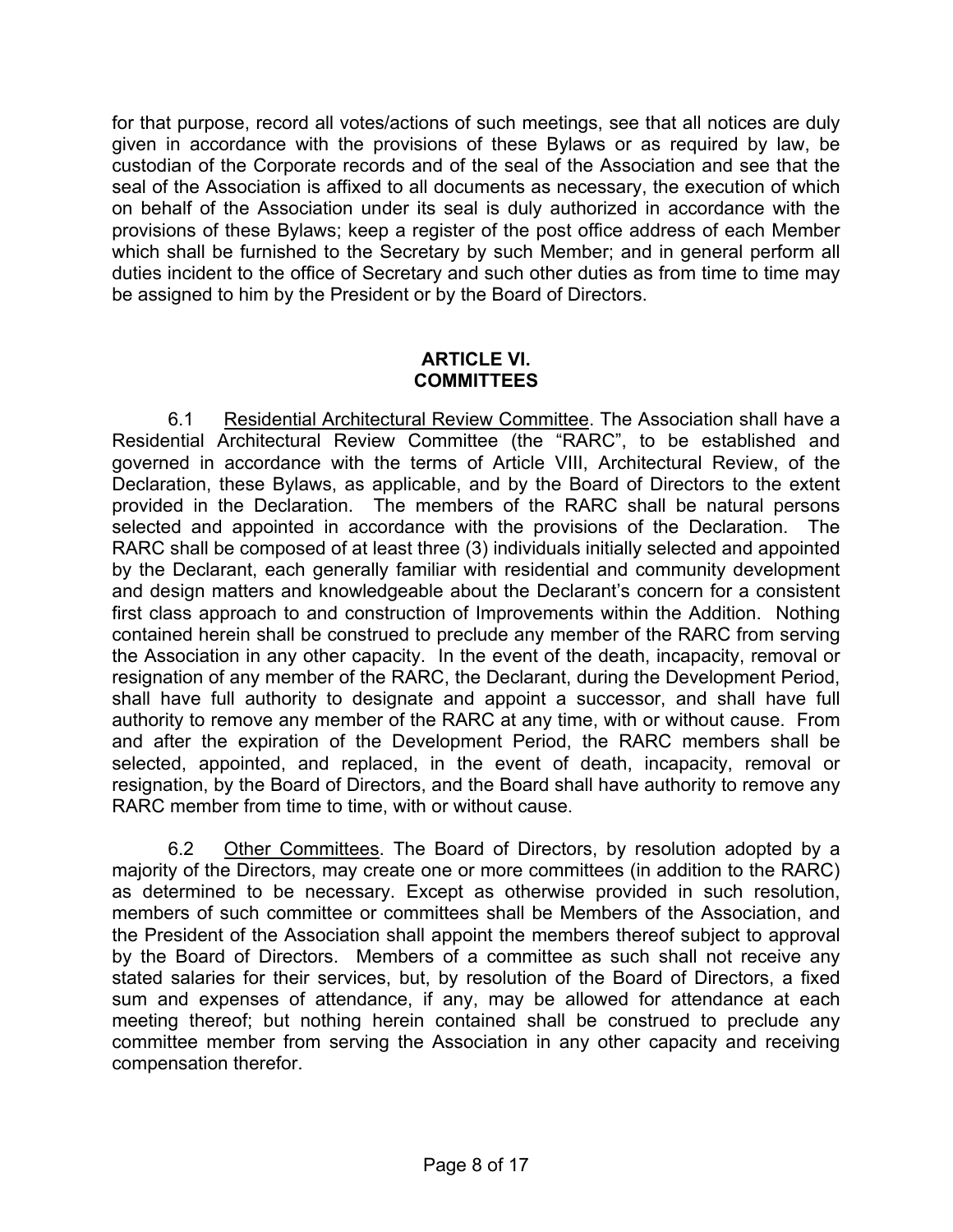6.3 Term of Office. Each member of a committee shall continue as such until the next annual meeting of the Members of the Association or until the successor to such member is appointed unless the committee shall be sooner terminated, or unless such member be removed from such committee, or unless such member shall cease to qualify as a member thereof.

6.4 Chair. One member of each committee shall be appointed as the Chair of such committee by the President, subject to approval by the Board of Directors.

6.5 Vacancies. Vacancies in the membership of any committee may be filled by appointments made in the same manner as provided in the case of the original appointments.

6.6 Quorum. Unless otherwise provided in the resolution of the Board of Directors designating a committee, a majority of the whole committee shall constitute a quorum and the act of a majority of the members present at a meeting at which a quorum is present shall be the act of the committee.

6.7 Rules. Each committee may adopt rules for its own government not inconsistent with these Bylaws, the Articles of Incorporation of the Association, the Declaration, or with rules adopted by the Board of Directors.

## **ARTICLE VII. ASSESSMENTS**

7.1 Assessments. Generally each Owner of any Lot or part of any property covered by the Declaration, or any supplementary declaration thereto filed in accordance with the provisions thereof, except the Association itself, shall pay to the Association all Assessments to be established by and in accordance with the Declaration or any supplementary declaration thereto. The Board of Directors shall follow the provisions of the Declaration, or any supplementary declaration thereto, in fixing the Assessments and in the determination of how and when said Assessments shall be paid; however, if no such provisions are set forth in the Declaration, then the Board of the Directors shall be responsible for establishing these matters.

7.2 Purpose of Assessments. The Assessments levied by the Association shall be used for the purposes set forth in the Declaration, or any supplementary declaration thereto. Subject to the provision of the Declaration, the Assessments shall be used for the purpose of promoting the comfort, health, recreation, safety, convenience, welfare and quality of the Members of the Association, and for carrying out the purposes of the Association as stated in its Articles of Incorporation.

7.3 Increase in Rate of Assessments. Any increase in the rate of the Assessments must be made in accordance with the provisions of the Declaration. In connection therewith, the Board of Directors may, during the term of the Declaration, increase the regular Annual Assessments for each Residential Lot without a vote of a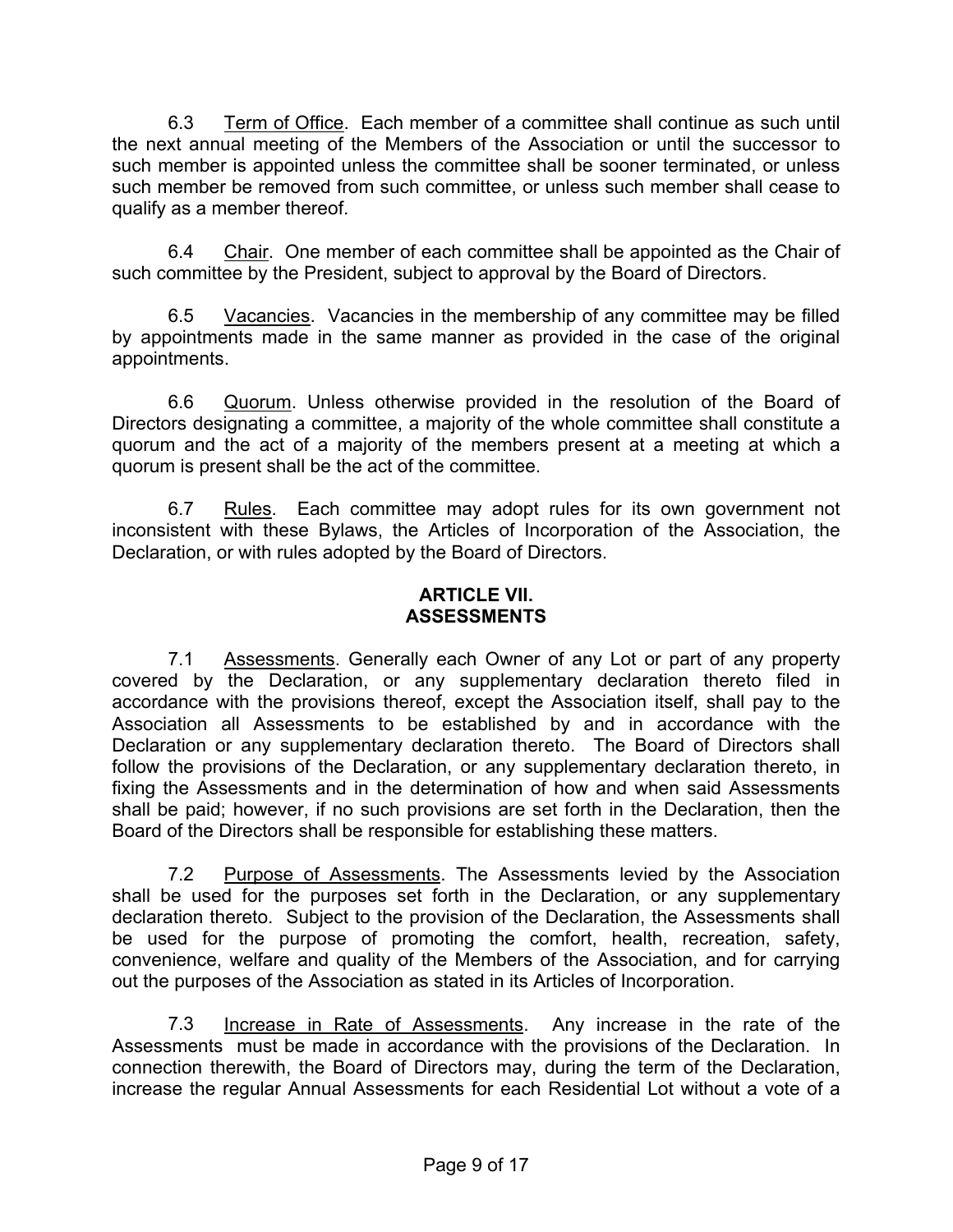Members from Fiscal Year to Fiscal Year, however, such adjustment shall not exceed twenty-five percent (25%) of the previous Fiscal Year's regular Annual Assessment against the Residential Lots in question. Increases beyond the maximum amount may only be made in accordance with the terms of the Declaration.

7.4 Due Date of Assessments. The Assessments for any year shall become due and payable at such times as shall be specified in the Declaration; however, if no provision is made therein, then the due date and any delinquent date shall be determined by the Board of Directors.

7.5 Owner's Personal Obligation for Payment of Assessments. Except as otherwise provided by the Declaration, the following shall be applicable to all Assessments:

(a) The Assessments provided for herein shall be the continuing personal obligation of the Owner, Member and Resident of the Lot or property covered by such Assessment;

(b) No Owner may exempt himself, herself or itself from any liability for such Assessment; and

(c) In the event of a default in the payment of any such Assessment, the Owner of the Lot or property shall be obligated to pay interest at the Maximum Lawful Rate on the amount of the Assessment from the due date thereof, together with all costs and expenses, including attorneys' fees.

7.6 Assessment Lien and Foreclosure. The establishment of any liens and Charges on the Lots or other property covered by the Declaration and the Assessments provided herein and therein, shall be governed by and in accordance with the terms of the Declaration.

7.7 Properties Exempt. All Exempt Property as defined in the Declaration, shall be exempted from the Assessments or Charges created herein and in the Declaration.

#### **ARTICLE VIII. MAINTENANCE**

8.1 Duty of Maintenance. Except as otherwise provided in the Declaration, all Owners, Members and Residents of any part of any Lot or any other part of the property covered by the Declaration, shall jointly and severally have the duty and responsibility at their sole cost and expense, to keep their Lot or that part of such property so owned or occupied, including buildings, Improvements and grounds in connection therewith, in a well-maintained, safe, clean and attractive condition at all times. Such maintenance includes, but is not limited to, the following:

- (a) Prompt removal of all litter, trash, refuse and wastes;
- (b) Lawn mowing;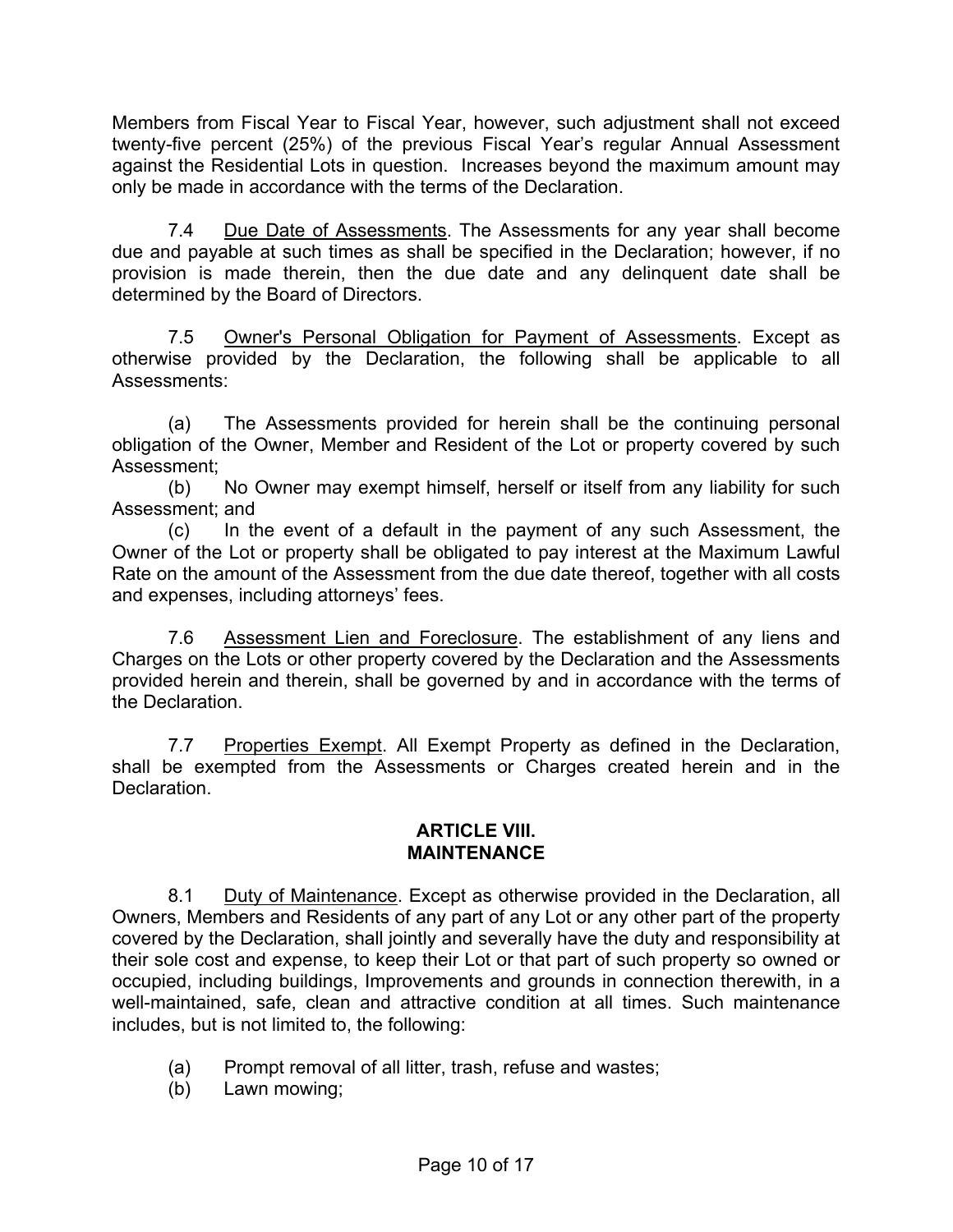- (c) Tree and shrub pruning;
- (d) Watering;
- (e) Complying with all government health and police requirements; and
- (f) Such other maintenance as determined to be appropriate by the Board of Directors.

8.2 Enforcement. Except as otherwise provided in the Declaration, if, in the opinion of the Association, any such Owner, Member or Resident has failed in any of the foregoing duties or responsibilities, then the Association may give such person written notice of such failure and such person must within five (5) days after receiving such notice, perform the care and maintenance required. Should any such person fail to fulfill this duty and responsibility within such period, then the Association through its authorized agent or agents shall have the right and power to enter onto the premises and perform such care and maintenance without any liability for damages for wrongful entry, trespass or otherwise to any person. The Owners, Members and Residents of any part of the Lot on which such work is performed shall jointly and severally be liable for the cost of such work and shall promptly reimburse the Association for such cost. If such Owner, Member or Resident shall fail to reimburse the Association, then said indebtedness shall constitute an Individual Assessment and shall constitute a lien against the Lot on which said work was performed. Such lien shall have the same attributes as the lien for Assessments set forth in the Declaration, and the Association shall have identical powers and rights in all respects, including but not limited to the right of foreclosure.

#### **ARTICLE IX. INDEMNIFICATION**

9.1 General. For purposes of these Bylaws and this Article, the term "Association" shall have the same meaning as the term "Corporation" as defined in the Arkansas Nonprofit Corporation Act of 1993 (the "Act"). Additionally, the terms "Director", "Expenses", "Liability", "Official Capacity", "Party" and "Proceeding", as well as any other applicable terms, shall have the same definitions as assigned to them pursuant to the Act. It is the goal of this article, as well as these Bylaws, to be in compliance with the Act at all times.

9.2 Standard for Indemnification. Except as otherwise provided herein or in the Act, the Association may indemnify a person made a party to a proceeding because the person is or was a Director of the Association against liability incurred in said proceeding only if it is determined in accordance with Section 9.06 that the person:

- (a) conducted himself or herself in good faith;
- (b) reasonably believed:

(1) in the case of conduct in such person's official capacity with the Association, that such conduct was in the Association's best interest; and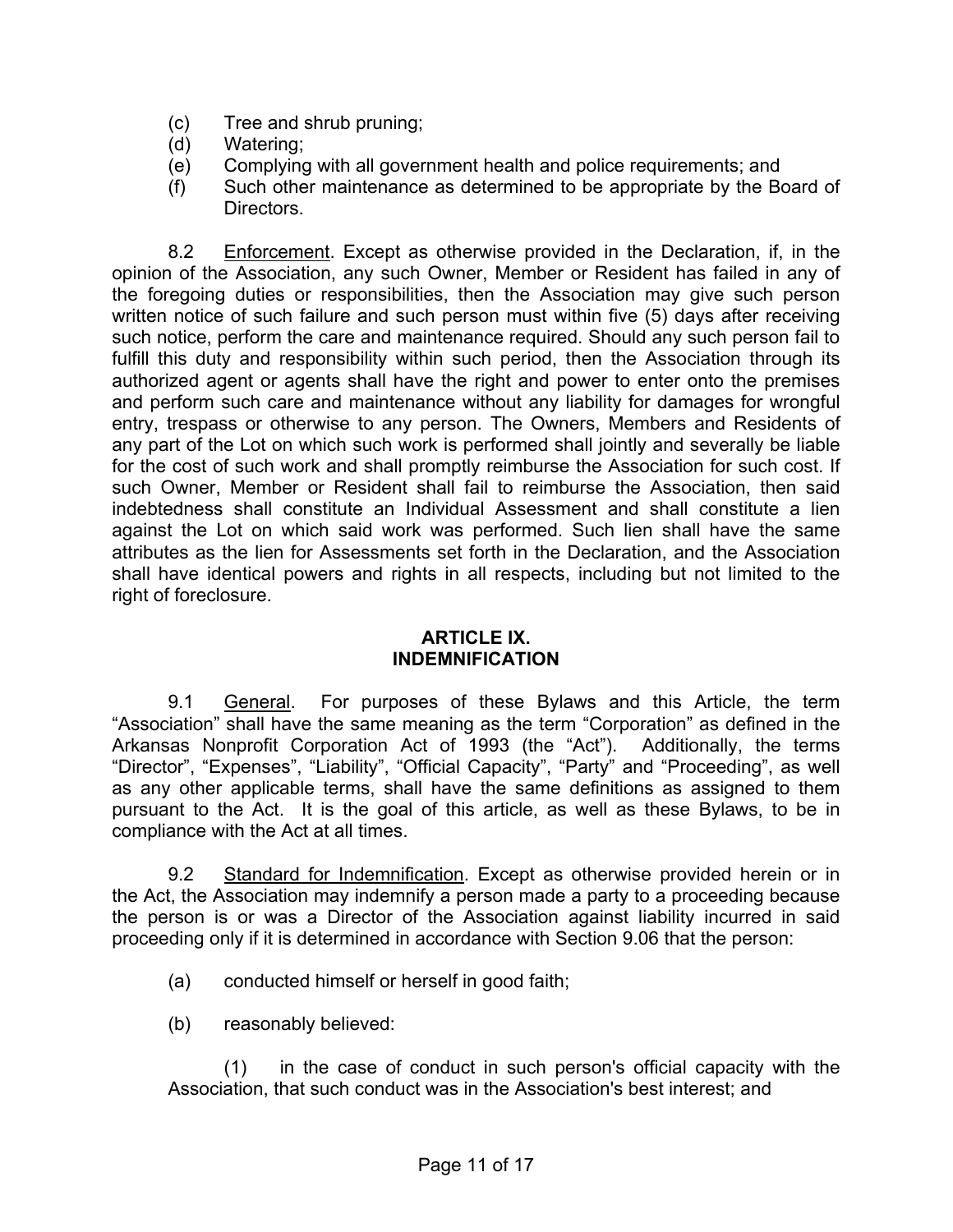(2) in all other cases, that the conduct was at least not opposed to the Association's best interests; and

(c) in the case of any criminal proceeding, had no reasonable cause to believe such conduct was unlawful.

9.3 Prohibited Indemnification. Except as provided in Section 9.5, a Director may not be indemnified under Section 9.2 in respect of a proceeding:

(a) brought by or in the right of the Association in which the person is adjudged liable to the Association; or

(b) in which the person is adjudged liable on the basis that personal benefit was improperly received by such person, whether or not the benefit resulted from an action taken in the person's official capacity.

9.4 Effect of Termination of Proceeding. The termination of a proceeding by judgment, order, settlement, or conviction, or on a plea of nolo contendere, or its equivalent, is not, of itself, determinative that the person did not meet the requirements set forth in Section 9.2.

9.5 Mandatory Indemnification. Any person who is a Director of the Association who is wholly successful, on the merits or otherwise, in the defense of any proceeding to which such person was a party because of his or her capacity as a Director or officer of the Association, shall be entitled to indemnification of all reasonable expenses actually incurred by such person in connection with the proceeding.

9.6 Determination of Indemnification. A determination of indemnification under Section 9.2 must be made:

(a) by a majority vote of a quorum consisting of Directors who, at the time of the vote, are not named parties to the proceeding;

(b) if such a quorum cannot be obtained, by a majority vote of a committee of the Board of Directors, designated to act in the matter by a majority vote of all Directors, consisting solely of two or more Directors who at the time of the vote are not named parties to the proceeding;

(c) by special legal counsel selected by the Board of Directors or a committee of the Board of Directors by vote as set forth in Subsection (a) or (b) of this Section, or, if such a quorum cannot be obtained and such a committee cannot be established, by a majority vote of all Directors; or

(d) by the Members in a vote that excludes the vote of Directors who are named parties to the proceeding.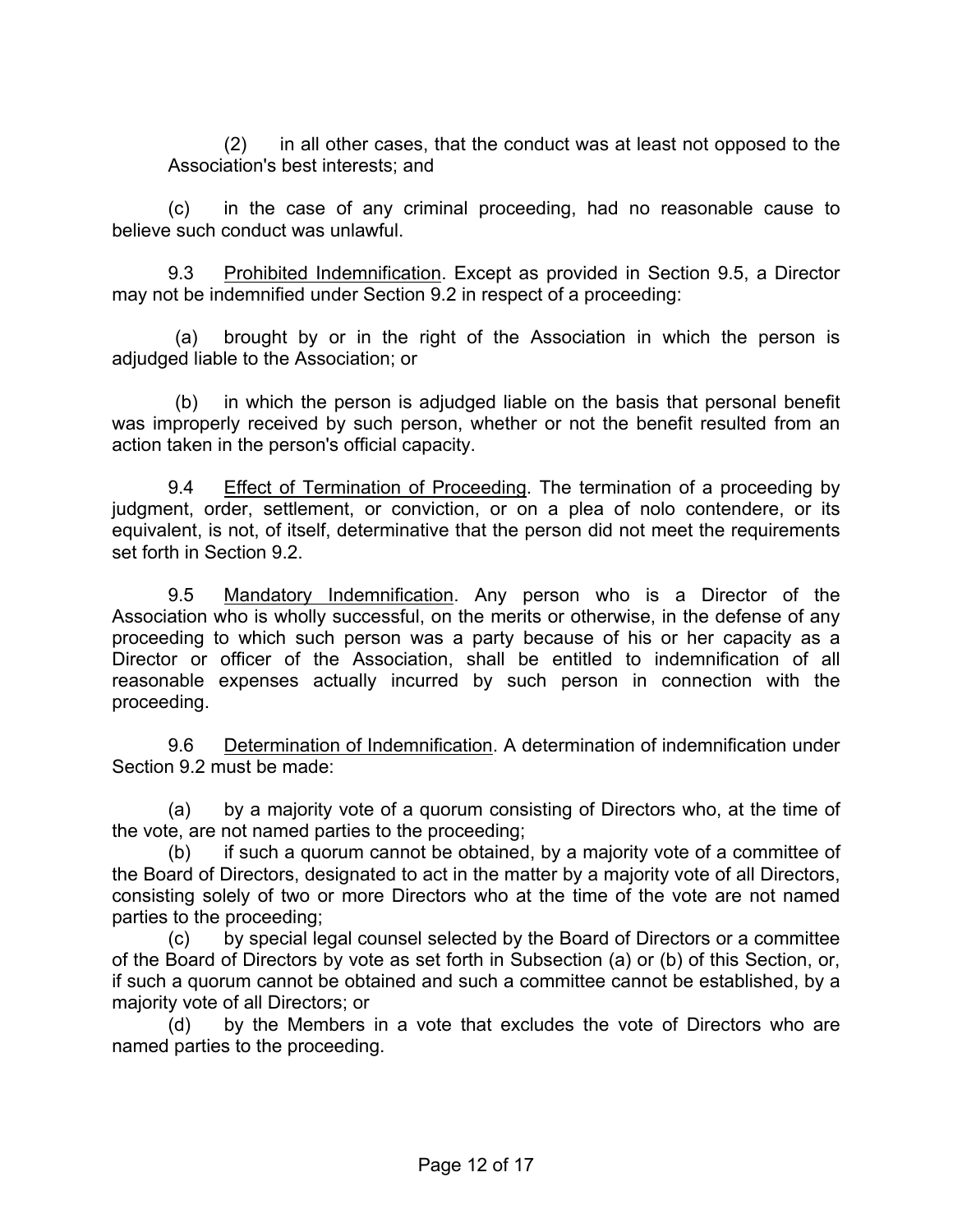9.7 Authorization of Indemnification. Authorization of indemnification and determination as to reasonableness of expenses must be made in the same manner as the determination that indemnification is permissible, except that (i) if the determination that indemnification is permissible is made by special legal counsel, authorization of indemnification and determination as to reasonableness of expenses must be made in the manner specified by Subsection (c) of Section 9.6 for the selection of special legal counsel, and (ii) the provision of this Article making indemnification mandatory in certain cases specified herein shall be deemed to constitute authorization in the manner specified by Section 9.6 of indemnification in such cases.

9.8 Court Determination of Indemnification. Any person who is a Director of the Association and is a party to a proceeding, may apply for indemnification to the court conducting the proceeding, or to another court of competent jurisdiction. If, upon application of a Director, a court of competent jurisdiction determines, after giving any notice the court considers necessary:

(a) the Director is entitled to mandatory indemnification under Section 9.5, the court may order indemnification in the amount it considers proper and shall also order the Association to pay such person's reasonable expenses incurred to obtain the court ordered indemnification; or

(b) that such person is fairly and reasonably entitled to indemnification in view of all the relevant circumstances, whether or not such person has met the requirements as set forth in Section 9.2, or has been adjudged liable in the circumstances described by Section 9.3, the court may order indemnification in the amount it considers proper; however, if such person has been adjudged liable in the circumstances described by Section 9.3, the court shall limit indemnification to reasonable expenses incurred.

9.9 Advancement of Expenses. Reasonable expenses incurred by a Director who is a party to a proceeding may be paid or reimbursed by the Association in advance of the final disposition of the proceeding after:

(a) the Association receives a written affirmation by the Director of the good faith belief of such Director that such Director has met the standard of conduct necessary for indemnification under this Article;

(b) the Association requires a written unlimited general obligation of the Director, executed personally or on the Director's behalf (that can be accepted without reference to financial ability to make repayment and need not be secured) to repay the amount paid or reimbursed if it is ultimately determined that the Director has not met the required standard of conduct; and

(c) a determination that the facts then known to those making the determination would not preclude indemnification under this Article.

The determinations and authorizations of payments under this Section 9.9 must be made in the manner specified by Sections 9.6 and 9.7.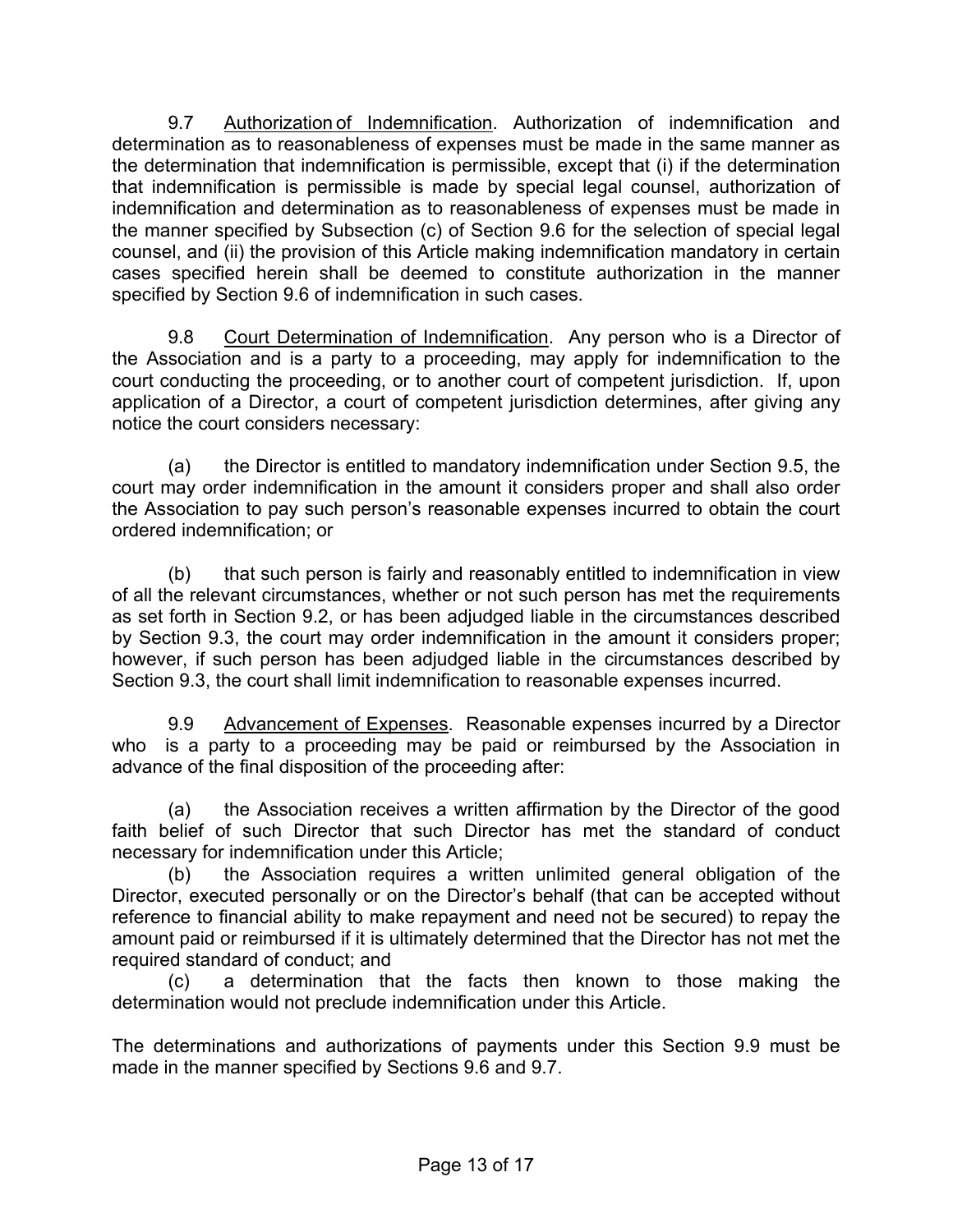9.10 Expenses of Witness. Notwithstanding any other provision of this Article, the Association may pay or reimburse expenses incurred by a Director in connection with the appearance as a witness or other participation in a proceeding at a time when the Director is not a named defendant or respondent in the proceeding, given that such appearance or participation occurs by reason of such person being or having been a Director of the Association.

9.11 Indemnification of Officers. The Association shall indemnify any officer of the Association, who is not a Director, to the same extent as that provided for Directors of the Association as specified in Section 9.5. In addition, an officer of the Association, who is not a Director, shall be entitled to apply for court ordered indemnification in the same manner as Directors, as provided in Article IX.

9.12 Indemnification and Advancement of Expenses to Officers and Others. The Association may indemnify and advance expenses to an officer, employee or agent of the Association, who is not a Director, to the same extent as to a Director, and to such further extent as such person may be entitled by the Association's Articles of Incorporation, Bylaws, general or specific action of the Board of Directors, or contract or as permitted or required by law.

9.13 Indemnification of Residential Architectural Review Committee Members. For purposes of these Bylaws and indemnification, the members of the RARC (as defined hereinabove) shall be considered agents of the Association for the limited purposes specified in their role on the RARC as established under these Bylaws or the Declaration. In connection therewith, the Association may indemnify and advance or reimburse expenses to any person who is or was a member of the RARC to the same extent that it may indemnify and advance or reimburse expenses to Directors under this Article and the Act.

9.14 Indemnification of Other Persons. The Association may indemnify and advance or reimburse expenses to any person who is not or was not an officer, employee, or agent of the Association but who is or was serving at the request of the Association as a Director, officer, partner, venturer, proprietor, trustee, employee, agent, or similar functionary of another foreign or domestic corporation, association, partnership, joint venture, sole proprietorship, trust, employee benefit plan or other enterprise to the same extent that it shall indemnify and advance expenses to Directors under this Article.

9.15 Non-Exclusive; Continuation of Indemnification. The indemnification provided by this Article shall not be exclusive of any other rights to which the person claiming indemnification may be entitled under any agreement, any vote of disinterested Directors or otherwise. The indemnification and advance payments provided by this Article shall continue as to a person who has ceased to hold his position as a Director, officer, employee or agent.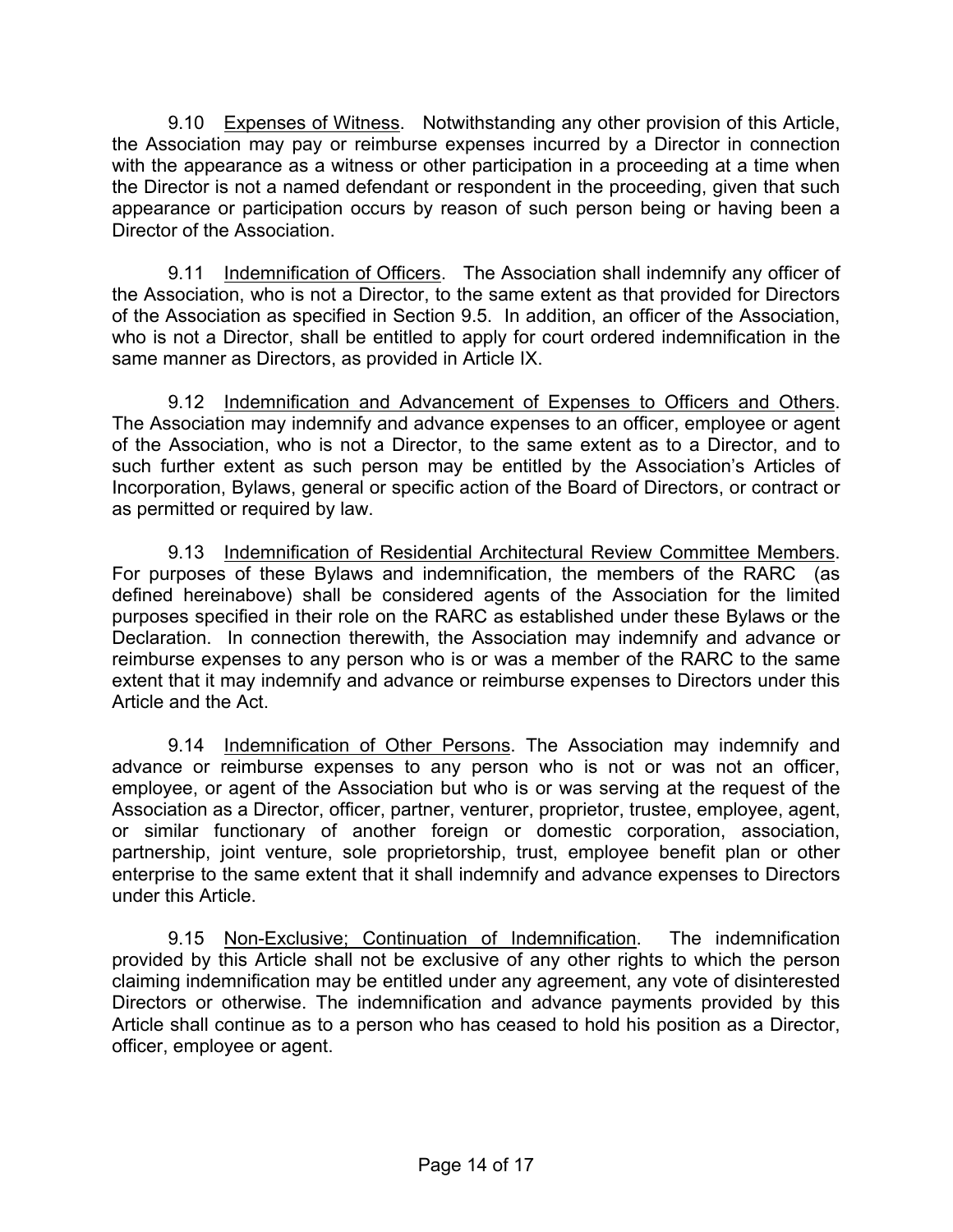9.16 Liability Insurance. The Association may purchase and maintain insurance on behalf of any person who is or was a Director, officer, employee, or agent of the Association, or who, while a Director, officer, employee or agent of the Association is or was serving at the request of the Association as a Director, officer, partner, trustee, employee, or agent of another foreign or domestic business or nonprofit corporation, association, partnership, joint venture, sole proprietorship, trust, employee benefit plan or other enterprise, against any liability asserted against such person or incurred by such person in such a capacity or arising out of the status as such a person, whether or not the Association would have the power to indemnify such person against that liability under this Article or the Act.

9.17 Report to Members. Any indemnification of or advance of expenses to a Director in accordance with this Article shall be reported in writing to the Members of the Association with or before the notice or waiver of notice of the next meeting of Members or with or before the next submission to Members of a consent to action without a meeting pursuant to the Act and, in any case, within the 12-month period immediately following the date of the indemnification or advance.

#### **ARTICLE X. GENERAL PROVISIONS**

10.1 Books and Records. The Association shall keep correct and complete books and records of account and shall also keep minutes of the proceedings of its Members, Board of Directors and committees having any of the authority of the Board of Directors, and shall keep at the registered or principal office a record giving the names and addresses of the Members entitled to vote. All books and records of the Association may be inspected by any Member, or his agent or attorney for any proper purpose at any reasonable time.

10.2 Checks and Notes. All checks or demands for money and notes of the Association shall be signed by such officer or officers or such other person or persons as the Board of Directors may from time to time designate.

10.3 Fiscal Year. The Fiscal Year of the Association shall be as determined by the Board of Directors.

10.4 Seal. The Association seal shall have inscribed thereon the name of the Association and shall be in such form as the Board of Directors may prescribe.

10.5 Dedicated Property. The Association shall have power to dedicate any of its property to an appropriate public authority for public use; provided that any such dedication shall have the approval of a majority of the total eligible votes of the membership of the Association as defined in Section 2.2 of these Bylaws voting, in person or by proxy, at a meeting duly called for such purpose, written notice of which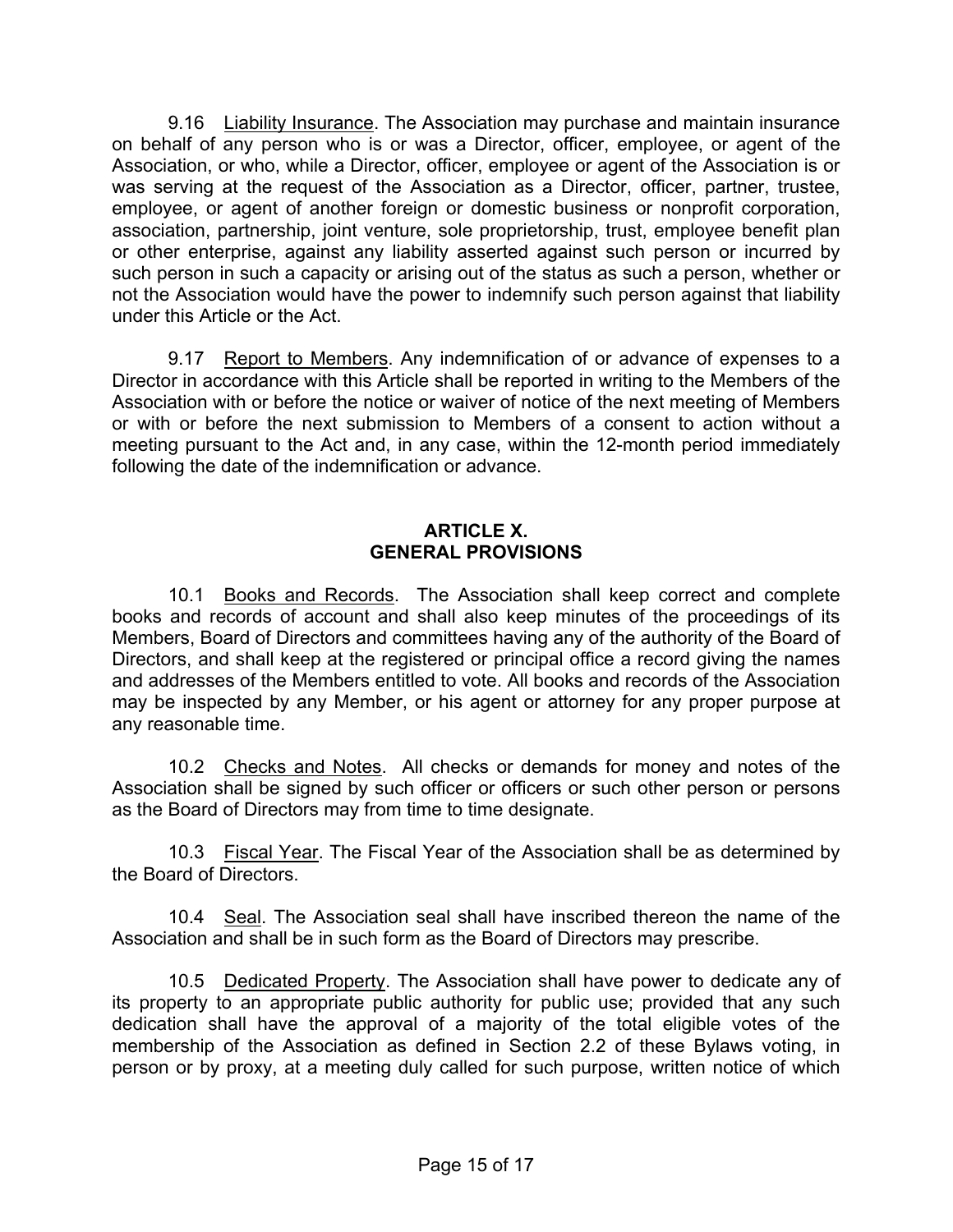shall be given to all Members at least thirty (30) days in advance and shall set forth the purpose of the meeting.

10.6 Protective or Restrictive Covenants. The Protective or Restrictive Covenants set out in the Declaration or any supplementary declaration referred to in Section 2.1 of these Bylaws are binding on the Members of the Association. The Association shall have the right (but not the duty) to enforce any of the covenants and restrictions set out in any such Declaration or supplementary declaration. Enforcement of the covenants and restrictions shall be by any proceeding at law or in equity against any person or persons violating or attempting to violate any covenant or restriction, either to restrain violation or to recover damages, and against the land, to enforce any lien created by these covenants; and failure by the Association or any Owner to enforce any such covenant or restriction shall in no event be deemed a waiver of the right to do so thereafter.

10.7 Waiver of Notice. Whenever any notice is required to be given under the provisions of the Arkansas Non-Profit Corporation Act of 1993 or under the provisions of these Bylaws, a waiver thereof in writing signed by the person or persons entitled to such notice, whether before or after the time stated therein, shall be deemed equivalent to the giving of such notice.

10.8 Resignation. Any Director, officer or agent may resign by giving written notice to the President or the Secretary. The resignation shall take effect at the time specified therein, or immediately if no time is specified. Unless otherwise specified therein, the acceptance of such resignation shall not be necessary to make it effective.

10.9 Amendments to Bylaws. These Bylaws may be altered, amended, repealed or readopted only by the Class B. Member, until such time as the Class B Membership ceases and is converted to a Class A Membership. Thereafter, unless otherwise provided in the Declaration, the Bylaws may be altered, amended or repealed, and new Bylaws may be adopted at any meeting of the Members at which a quorum is present, by an affirmative vote of two-thirds (2/3) of the votes cast, or by a majority vote of the Members of the Association entitled to vote thereon, whichever is less. In the event that the Board of Directors or the Members of the Association seek an amendment to these Bylaws, to be approved by the Members at a membership meeting, the Association shall give notice to its Members of the proposed membership meeting, in writing, in accordance with Section 3.4 of these Bylaws concerning notice of Member meetings. The notice must state that one of the purposes of the meeting is to consider the proposed amendment, and the notice must also contain or be accompanied by a copy or summary of the proposed amendment. In the event that approval by the Members is sought in accordance with Section 3.6 of these Bylaws for informal action by the Members, by a written consent or written ballot, the material soliciting the approval shall contain or be accompanied by a copy or summary of the proposed amendment.